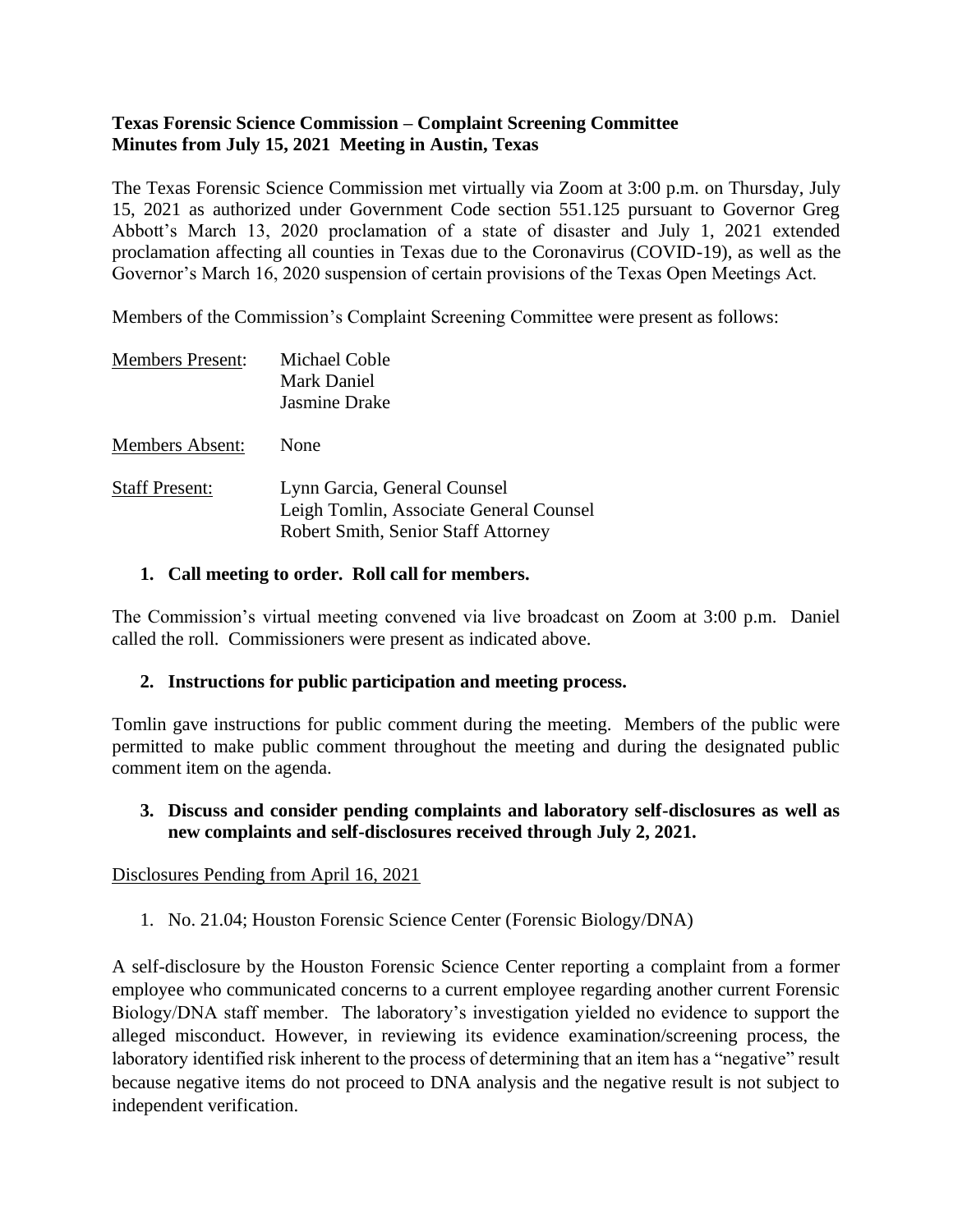Houston Forensic Science Center Quality Director, Erika Ziemak, updated commissioners on the progress of the laboratory's case review. In total, the laboratory is recalling 23 cases within the designated five-year period affected, targeting approximately 15% of all casework with negative results. Reanalysis is complete in over 20 of the cases and the reported results are consistent with the original analyses in those cases.

**MOTION AND VOTE:** *Daniel moved to recommend the Commission take no further action on the self-disclosure given the root cause analysis, case review, and corrective actions by the laboratory. Drake seconded the motion. The Committee unanimously adopted the motion.*

2. No. 21.15; Houston Forensic Science Center (Latent Prints)

A self-disclosure by the Houston Forensic Science Center reporting an incident in its latent prints section where the laboratory identified discrepancies between case records and data stored in AFIS during the laboratory's review of a latent print corrective action.

**MOTION AND VOTE:** *Daniel moved to recommend the Commission take no further action on the self-disclosure given the root cause analysis, case review, and corrective actions by the laboratory. Drake seconded the motion. The Committee unanimously adopted the motion.*

3. No. 21.19; Bexar County Criminal Investigation Laboratory (Seized Drugs)

A self-disclosure by the Bexar County Criminal Investigation Laboratory reporting an incident in its seized drugs section where during a routine post-sampling check of his sampling area, an analyst found one small Ziplock bag containing drug evidence on the floor beneath his chair.

**MOTION AND VOTE:** *Daniel moved to recommend the Commission take no further action on the self-disclosure given the root cause analysis, case review, and corrective actions by the laboratory. Drake seconded the motion. The Committee unanimously adopted the motion.*

Disclosures Received as of July 2, 2021

4. No. 21.22; Tarrant County Medical Examiner's Office Crime Laboratory (Forensic Biology/DNA)

A self-disclosure by Tarrant County Medical Examiner's Crime Laboratory describing an incident in its Forensic Biology Unit where, following the quantitation step of DNA typing, an analyst switched four victim reference buccal swab DNA extract tube lids and processed the wrong case number through DNA typing due to the error.

**MOTION AND VOTE:** *Daniel moved to recommend the Commission take no further action on the self-disclosure given the root cause analysis, case review, and corrective actions by the laboratory. Coble seconded the motion. The Committee unanimously adopted the motion.*

5. No. 21.23; Tarrant County Medical Examiner's Office Crime Laboratory (Forensic Biology/DNA; CODIS)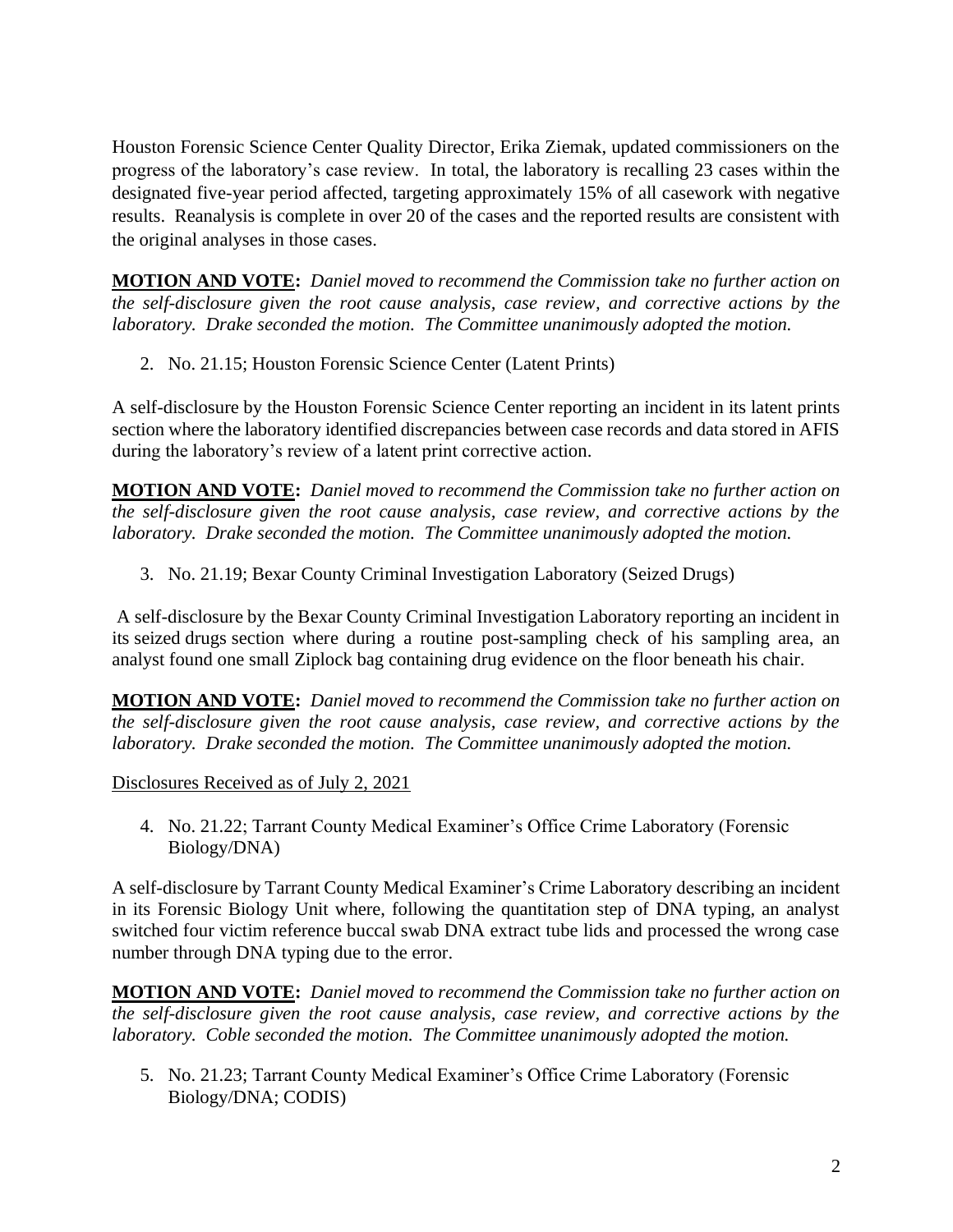A self-disclosure by the Tarrant County Medical Examiner's Office Crime Laboratory reporting an incident in its Forensic Biology Unit where the CODIS administrator performed a performance check of the recently updated CODIS software 9.0 rather than a full validation as prescribed in the latest FBI QAS. The laboratory identified 16 affected cases and determined that no amended reports were necessary.

Tarrant County Medical Examiner's Office Quality Director Jody Klann briefly addressed the Committee to confirm the Commission's understanding of the self-disclosure.

**MOTION AND VOTE:** *Daniel moved to recommend the Commission take no further action on the self-disclosure given the root cause analysis, case review, and corrective actions by the laboratory. Drake seconded the motion. The Committee unanimously adopted the motion.*

6. No. 21.24; Department of Public Safety Austin (Digital/Multimedia)

A self-disclosure by Department of Public Safety Austin reporting an incident in its Digital/Multimedia Evidence Unit where an analyst in the section received an unsatisfactory assessment for audio enhancement proficiency test that raised concerns about the quality of the examiner's work product.

Brady Mills addressed the Committee to explain the case review being conducted by the laboratory. Mills further explained the type of work conducted by the subject analyst is typically part of the investigative process by law enforcement and not work that is introduced at trial. The analyst is no longer employed by the laboratory.

**MOTION AND VOTE:** *Daniel moved to recommend the Commission take no further action on the self-disclosure given the additional information provided by DPS. Drake seconded the motion. The Committee unanimously adopted the motion.*

7. No. 21.30; Jefferson County Regional Crime Laboratory (Seized Drugs)

A self-disclosure by Jefferson County Regional Crime Laboratory reporting an incident in its Seized Drugs section where an analyst found a single white round tablet on the wet laboratory floor after having stepped on the tablet.

**MOTION AND VOTE:** *Daniel moved to recommend the Commission take no further action on the self-disclosure given the root cause analysis and corrective actions by the laboratory. Coble seconded the motion. The Committee unanimously adopted the motion.*

8. No. 21.34; Jefferson County Regional Crime Laboratory (Seized Drugs)

A self-disclosure by Jefferson County Regional Crime Laboratory reporting an incident in its Seized Drugs section where evidence in a case reported as methamphetamine should have been reported as phencyclidine. The laboratory discovered additional errors by the same technical reviewer after a review of casework by both the analyst and technical reviewer.

Members briefly addressed the issue of the same person performing technical and administrative reviews. Members recommended best practice would be for different employees to conduct each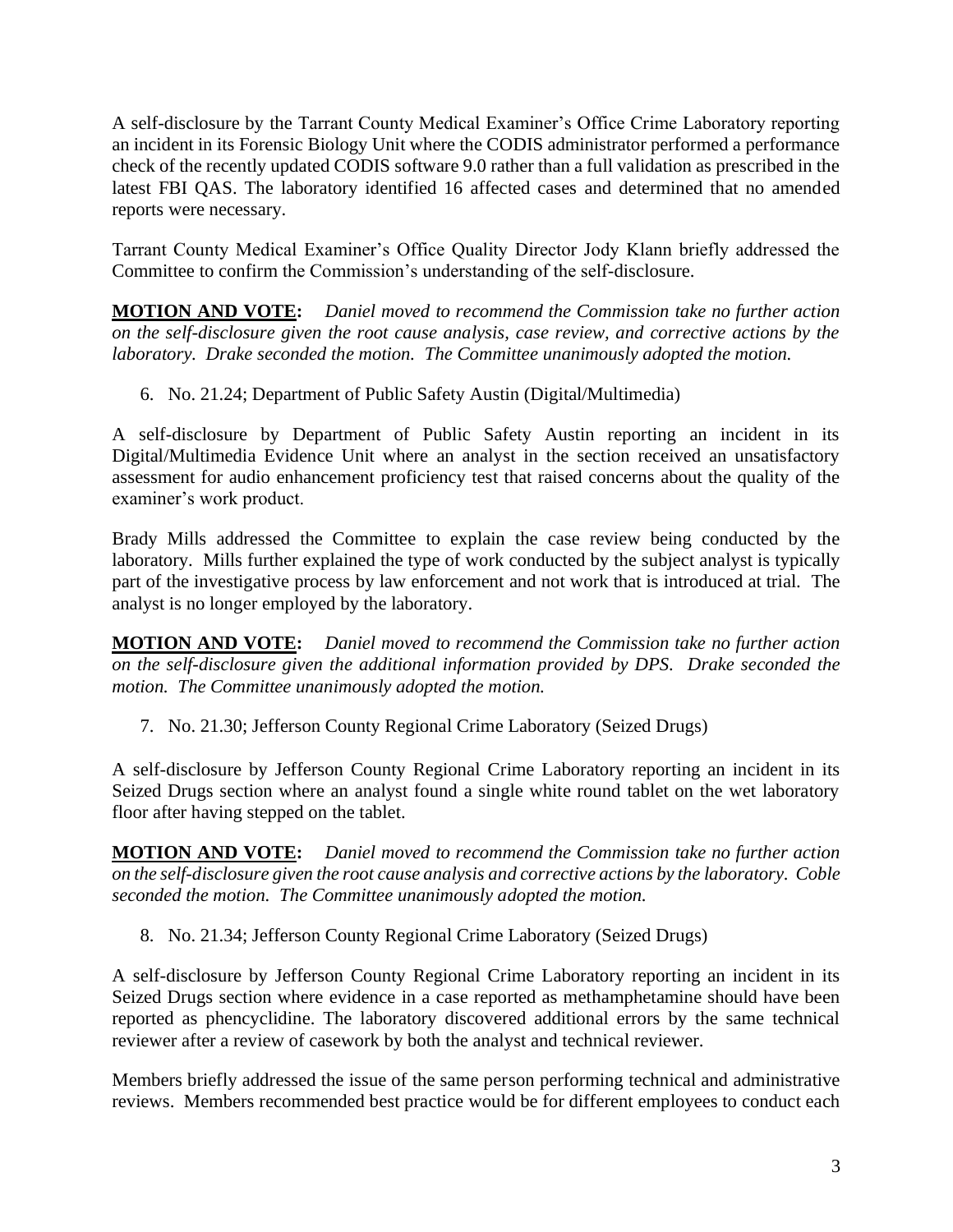review.

**MOTION AND VOTE:** *Daniel moved to recommend the Commission take no further action on the self-disclosure given the root cause analysis, case review and corrective actions by the laboratory. Coble seconded the motion. The Committee unanimously adopted the motion.*

9. No. 21.38; University of North Texas Health Science Center – Center for Human Identification (Forensic Biology/DNA; CODIS)

A self-disclosure by University of North Texas Health Science Center – Center for Human Identification (UNTHSC-CHI) disclosing an incident in its Forensic Biology section where the laboratory recorded a specimen after comparison in its State DNA Index System (SDIS) as a "no match" and later, in April 2021, the laboratory discovered the specimen should have been recorded as a valid match.

**MOTION AND VOTE:** *Daniel moved to recommend the Commission take no further action on the self-disclosure given the root cause analysis, case review and corrective actions by the laboratory. Drake seconded the motion. The Committee unanimously adopted the motion.*

\*Commissioner Coble recused from discussion and vote on this item.

10. No. 21.41; NMS Labs (Seized Drugs)

A self-disclosure by NMS Labs reporting an incident in its Seized Drugs section where, during qualification of a new GCMS instrument for hemp-marihuana differentiation, the laboratory noted higher rates of CBD to THC conversion than during the original validation. NMS Labs also noted that any laboratory performing a similar method could experience similar challenges in CBD to THC conversion.

**MOTION AND VOTE:** *Daniel moved to recommend the Commission accept the self-disclosure for investigation. Coble seconded the motion. The Commission unanimously adopted the motion.* 

**MOTION AND VOTE:** *Daniel moved to recommend the Commission establish an investigative panel consisting of commissioners Drake, Buzzini, and Kerrigan. Coble seconded the motion. The Committee unanimously adopted the motion.* 

11. No. 21.42; Department of Public Safety (Forensic Biology/DNA)

A self-disclosure by Department of Public Safety Austin reporting an incident in its Forensic Biology/DNA section where an analyst accidentally lost a hair sample that another analyst in the Materials/Trace section had identified as suitable for DNA testing.

**MOTION AND VOTE:** *Daniel moved to recommend the Commission take no further action on the self-disclosure given the root cause analysis, case review and corrective actions by the laboratory. Coble seconded the motion. The Committee unanimously adopted the motion.*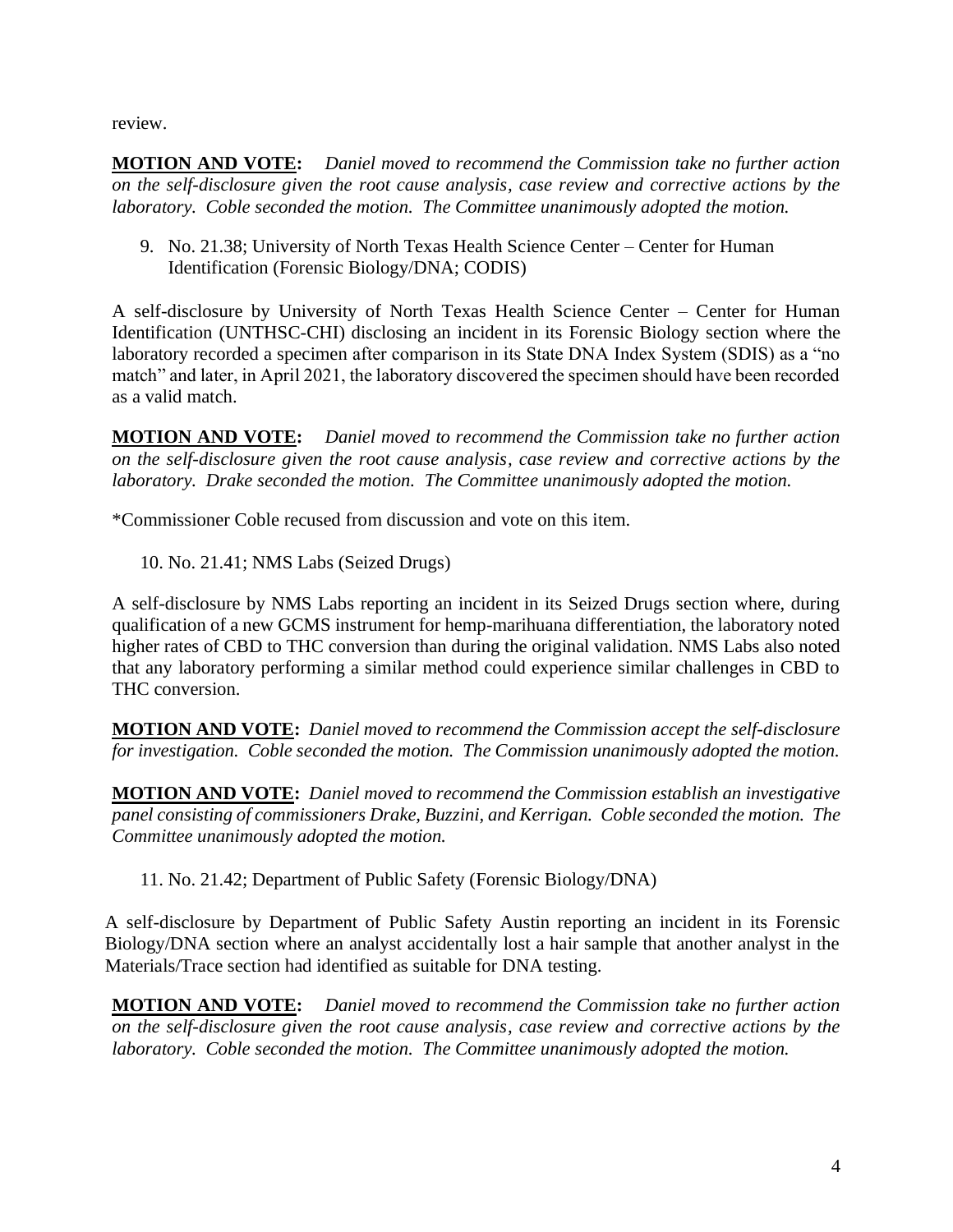12. No. 21.43 University of North Texas Health Science Center – Center for Human Identification (Forensic Biology/DNA; mtDNA)

A self-disclosure by University of North Texas Health Science Center – Center for Human Identification (UNTHSC-CHI) disclosing an incident in its Forensic Biology section where the laboratory discovered differences between an mtDNA profile produced by the laboratory and the FBI mtDNA profile for the same case.

**MOTION AND VOTE:** *Daniel moved to recommend the Commission take no further action on the self-disclosure given the root cause analysis, case review and corrective actions by the laboratory. Drake seconded the motion. The Commission unanimously adopted the motion.*

\*Commissioner Coble recused from discussion and vote on this item.

13. No. 21.12; Glen Dale Horner (Houston Police Department/Houston Forensic Science Center; Forensic Biology/DNA)

A complaint against the former Houston Police Department laboratory by defendant Glen Dale Horner alleging the report from a DNA analysis conducted in his 1998 case is missing.

**MOTION AND VOTE:** *Daniel moved to recommend the Commission dismiss the complaint and direct the laboratory to report any observations regarding the archived case record to the appropriate stakeholders in the criminal justice system. Coble seconded the motion. The Committee unanimously adopted the motion.*

14. No. 21.25; Brooks, Randall (Fort Worth Police Department Crime Laboratory; Serology)

A complaint by defendant Randall Brooks alleging prosecutors and the Fort Worth Police Department Crime Laboratory failed to disclose the results of the analysis of a sexual assault kit swab.

**MOTION AND VOTE***: Daniel moved to recommend the Commission dismiss the complaint because the Commission does not have jurisdiction over disclosure compliance by the State and the reported court decisions are inconsistent with the claim. Drake seconded the motion. The Committee unanimously adopted the motion.*

15. No. 21.26; Pride, Derek (Department of Public Safety Midland; Seized Drugs)

A complaint by defendant Derek Pride alleging DPS Midland denied his right to confront witnesses, because there were two seized drug analyses conducted which produced "two different weights."

**MOTION AND VOTE:** *Daniel moved to recommend the Commission dismiss the complaint because the Commission does not have jurisdiction over the admission of affidavits in a criminal case and because differing weights are expected in the sequential analysis of drugs during retesting. Drake seconded the motion. The Committee unanimously adopted the motion.*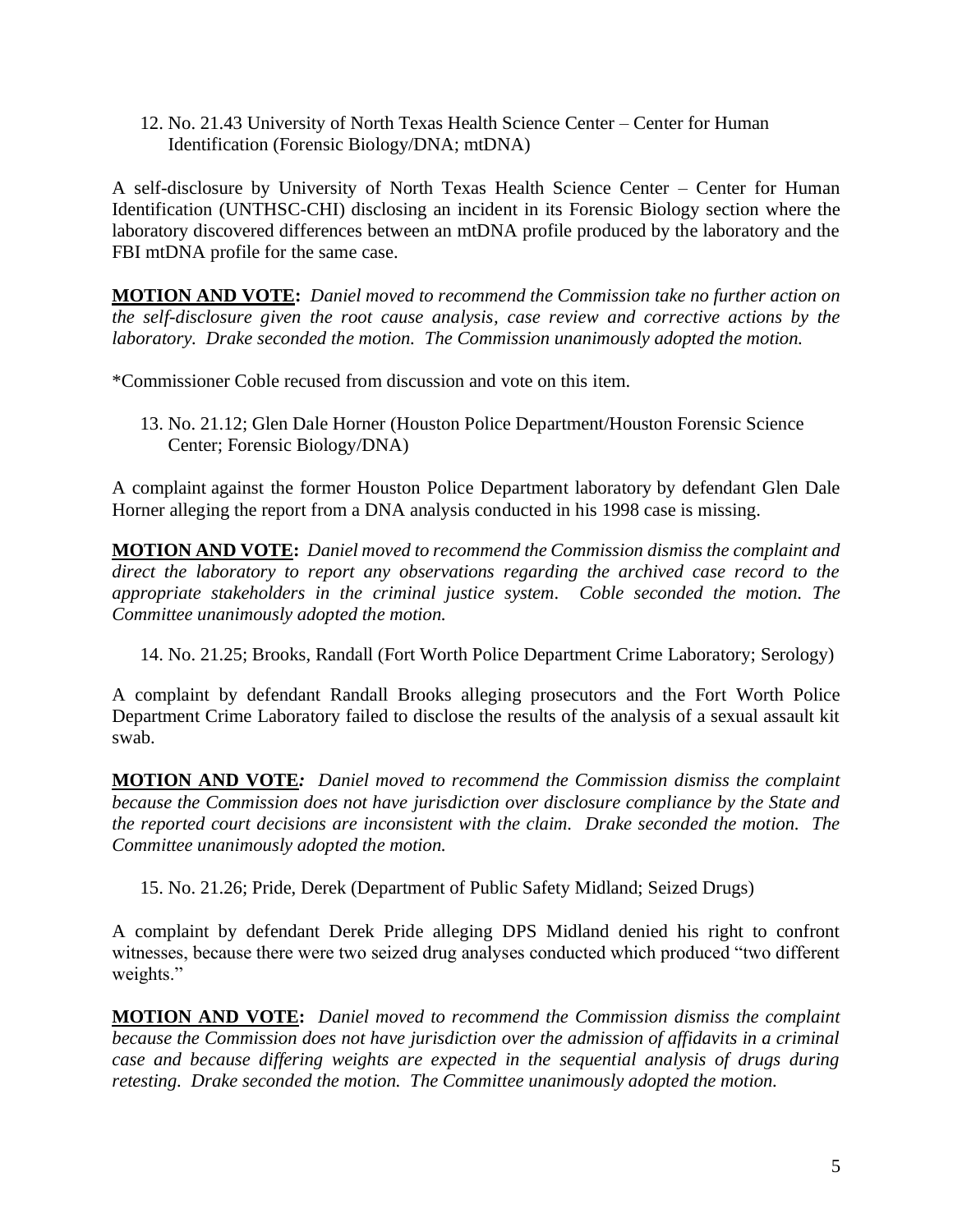16. No. 21.31; Gutierrez, Roland (Department of Public Safety Houston; Seized Drugs)

A complaint by defendant Roland Gutierrez questioning why witnesses at his trial testified about the odor of cocaine in the courtroom, but at an earlier trial of a codefendant, a different analyst did not offer the same or similar testimony concerning the same evidence.

**MOTION AND VOTE:** *Daniel moved to recommend the Commission dismiss the complaint for failure to allege professional negligence or misconduct related to a forensic analysis. Drake seconded the motion. The Commission unanimously adopted the motion.* 

17. No. 21.32; Harris County Public Defender's Office on behalf of defendant Theodore Schmidt (Dr. Melba Ketchum; Wildlife (Canine) DNA)

A complaint by the Harris County Public Defender's Office on behalf of defendant Timothy Schmidt, alleging Dr. Melba Ketchum committed misconduct when she testified in a criminal case regarding the results of canine DNA analysis because her laboratory was not accredited. The complaint also alleges Dr. Ketchum failed to estimate the frequency of the DNA sequence obtained from the reference and questioned samples in the larger canine population, thereby giving incomplete and misleading information to the trier of fact.

**MOTION AND VOTE:** *Daniel moved to recommend the Commission accept the complaint for investigation and form an investigative panel to determine whether the allegations of misconduct are supported. Coble seconded the motion. The Committee unanimously adopted the motion.* 

18. No. 21.39; Johnson, Jerry (DPS Lubbock; Materials/Trace)

A complaint by defendant Jerry Johnson alleging the microscopic hair comparison testimony at his trial was invalid.

**MOTION AND VOTE:** *Daniel moved to recommend the Commission refer the complaint to the Commission's Hair Microscopy Panel. Coble seconded the motion. The Committee unanimously adopted the motion.* 

In addition to the above complaints and self-disclosures, staff dismissed the following 3 complaints:

- 21.28: a complaint filed by defendant Melvin Nicholas seeking information regarding the evidence against him in a pending criminal case in Hays County. Case dismissed for failure to allege negligence or misconduct related to forensic analysis of physical evidence.
- 21.29: a complaint filed by defendant Cyrus Gray III seeking information regarding the evidence against him in a pending criminal case in Hays County. Case dismissed for failure to allege negligence or misconduct related to forensic analysis of physical evidence.
- 21.36: a complaint filed by defendant Charles Lee alleging law enforcement collected DNA samples from him on two different occasions. The defendant made a prior complaint